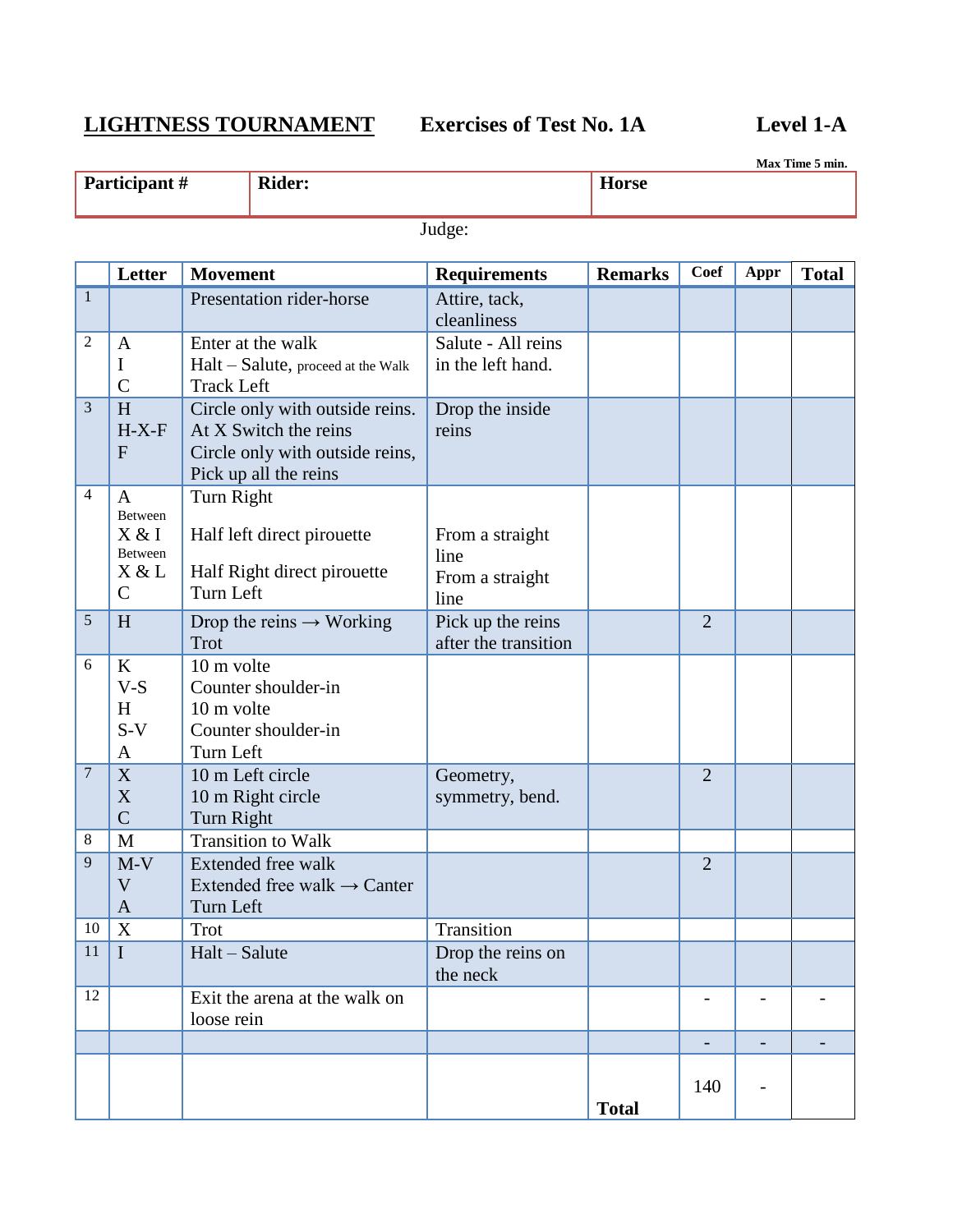| <b>Technical Composition</b>                                         | Coef           | Appr | <b>Total</b> |
|----------------------------------------------------------------------|----------------|------|--------------|
| Medium Walk (life, impulsion, regularity, looseness and spontaneity) | $\overline{2}$ |      |              |
| Working Trot (Regularity, cadence, balance, elasticity)              |                |      |              |
| Working Canter (Impulsion, regularity, cadence, balance, lightness)  |                |      |              |
| Impulsion and regularity of the horse                                | $\overline{2}$ |      |              |
| Submission and enjoyment of the horse                                | $\overline{2}$ |      |              |
| Balance and lightness of the horse                                   | 3              |      |              |
| Self carriage                                                        |                |      |              |
| Lightness and discretion of the rider's aids                         | 3              |      |              |
| Descent of aids                                                      |                |      |              |
|                                                                      | 160            |      |              |
| <b>Total</b>                                                         |                |      |              |

| <b>Artistic Presentation</b>                      | Coef | Appr | <b>Total</b> |
|---------------------------------------------------|------|------|--------------|
| Rhythm, selection of the music                    | 2    |      |              |
| Interpretation of the music                       |      |      |              |
| Harmony and grace between the rider and the horse | っ    |      |              |
|                                                   |      |      |              |
|                                                   | 60   |      |              |
| <b>Total</b>                                      |      |      |              |

| <b>Grand Total</b>           | <b>Total</b> |
|------------------------------|--------------|
| <b>Movements</b>             |              |
| <b>Technical Composition</b> |              |
| <b>Artistic Presentation</b> |              |
| <b>Grand Total</b>           |              |

### To be deducted / Penalty

| First error: $1\%$ from the 100%       |    |  |
|----------------------------------------|----|--|
| to be deducted from the total obtained | 1% |  |
| Second error: 2 % from the 100%        | 2% |  |
| to be deducted from the total obtained |    |  |
| Third error: Disqualification          |    |  |
|                                        |    |  |

| <b>GRAND TOTAL</b> |  |
|--------------------|--|
|                    |  |
|                    |  |

| <b>Grand Total</b> | $\overline{\mathbf{v}}$<br>. | 100     | $\rightarrow$ $\rightarrow$ $\vert$ (max test 1) $\vert$ = |                          |  |
|--------------------|------------------------------|---------|------------------------------------------------------------|--------------------------|--|
|                    | $\sim$ $\sim$<br>$\Lambda$   | $100\,$ | 360                                                        | $\overline{\phantom{0}}$ |  |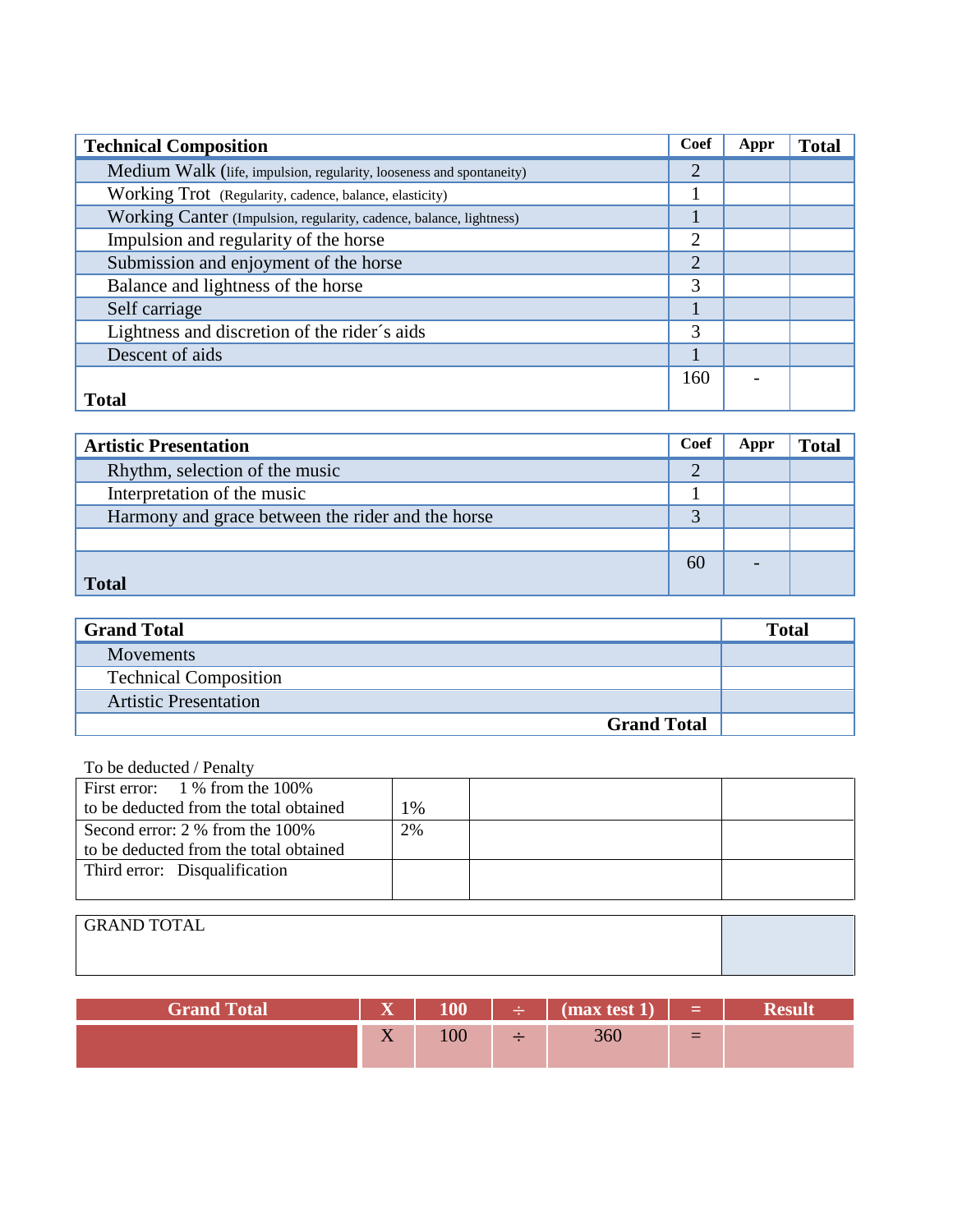# **LIGHTNESS TOURNAMENT Exercises of Test No. 1B Level 1-B**

**Max Time 5 min.**

| Participant# | <b>Rider:</b> | <b>Horse</b> |
|--------------|---------------|--------------|
|              |               |              |

Judge:

|                  | Letter                             | <b>Movement</b>                                                                                                              | <b>Requirements</b>                                | <b>Remarks</b> | <b>Coef</b>              | Appr                         | <b>Total</b>             |
|------------------|------------------------------------|------------------------------------------------------------------------------------------------------------------------------|----------------------------------------------------|----------------|--------------------------|------------------------------|--------------------------|
| $\mathbf{1}$     |                                    | Presentation rider-horse                                                                                                     | Attire, tack,<br>cleanliness                       |                |                          |                              |                          |
| $\mathfrak{2}$   | $\mathbf{A}$<br>I<br>$\mathcal{C}$ | Enter at the Trot<br>Halt - Salute, proceed at the Trot<br><b>Track Left</b>                                                 | Salute - All reins<br>in the left hand.            |                |                          |                              |                          |
| 3                | H<br>$H-X-F$<br>$\mathbf{F}$       | Circle only with outside reins.<br>At X Switch the reins<br>Circle only with outside reins,<br>Pick up all the reins         | Drop the inside<br>reins                           |                |                          |                              |                          |
| $\overline{4}$   | $K-E$<br>$E-B$<br>$B-M$            | Shoulder-in<br>Shoulder-in                                                                                                   |                                                    |                |                          |                              |                          |
| 5                | E<br>E                             | Walk<br>Turn Left                                                                                                            | Transition                                         |                |                          |                              |                          |
| 6                | Before<br>B<br>Before<br>E<br>X    | Half left reversed pirouette<br>Half Right reversed pirouette<br>Turn Left                                                   | From a straight<br>line<br>From a straight<br>line |                |                          |                              |                          |
| $\boldsymbol{7}$ | $\mathbf I$<br>$\mathsf{C}$        | $Halt \rightarrow Rein-back \rightarrow$<br>$Halt \rightarrow Rein-back \rightarrow$<br>$Halt \rightarrow Walk$<br>Turn Left |                                                    |                |                          |                              |                          |
| 8                | H<br>$\bf K$                       | Drop the reins $\rightarrow$ Canter<br>Trot                                                                                  | Pick up the reins<br>after the transition          |                | $\overline{2}$           |                              |                          |
| 9                | $\overline{A}$                     | $Halt \rightarrow Rein$ - back $\rightarrow$ Trot                                                                            |                                                    |                | $\overline{2}$           |                              |                          |
| 10               | $F-X-H$                            | Medium Trot                                                                                                                  |                                                    |                |                          |                              |                          |
| 11               | M                                  | $Halt \rightarrow Rein$ back $\rightarrow$ Canter                                                                            |                                                    |                |                          |                              |                          |
| 12               | B                                  | Circle at the canter                                                                                                         |                                                    |                | $\overline{2}$           |                              |                          |
| 13               | $\mathbf{A}$<br>$\mathbf X$        | Turn Right<br>Trot                                                                                                           | Transition                                         |                |                          |                              |                          |
| 13               | $\mathbf I$                        | Halt - Salute                                                                                                                | Drop the reins on<br>the $neck -$<br>Immobility    |                |                          |                              |                          |
| 12               |                                    | Exit the arena at the walk on<br>loose rein                                                                                  |                                                    |                |                          |                              |                          |
|                  |                                    |                                                                                                                              |                                                    |                | $\overline{\phantom{0}}$ | $\qquad \qquad \blacksquare$ | $\overline{\phantom{a}}$ |
|                  |                                    |                                                                                                                              |                                                    | <b>Total</b>   | 170                      |                              |                          |